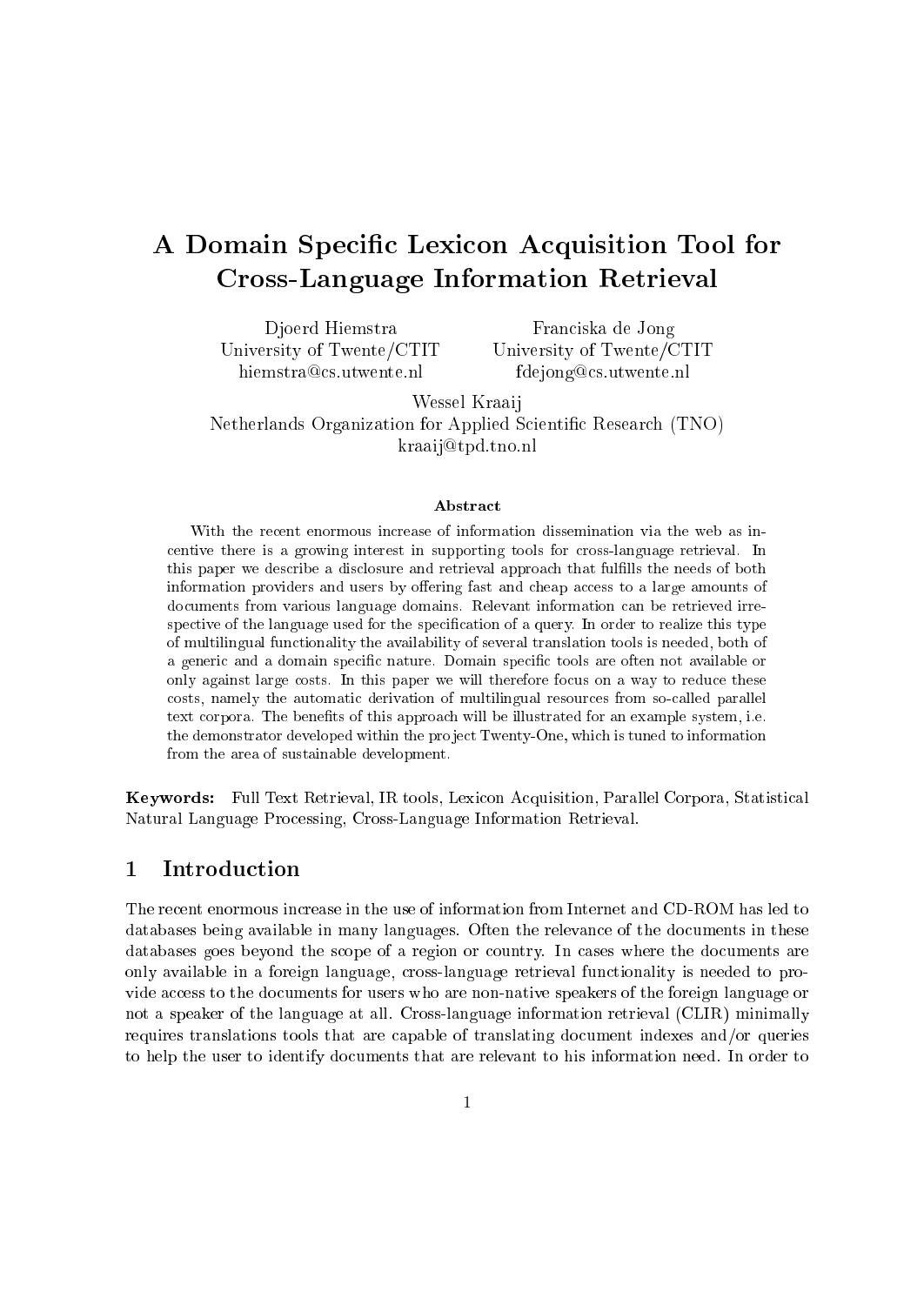realize this type of multilingual functionality the availability state-of the-art IR-tools are not sufficient. It could be argued that plain substitution of words occurring in a query by the corresponding words in one or more other languages can do the job. Our judgment however is that this is a very poor solution to a problem that deserves a more ambitious approach. By not relying on the poor quality of existing translation software, but by carefully coupling several natural language processing (NLP) techniques, such as sound monolingual morphological and syntatctic parsing, and various search modes, more adequate support for the multilingual information searchers will become available. The required NLP also includes translation knowledge, both of a generic and a domain specic nature. Domain specic resources are often not available or only against large costs. The automatic derivation of multilingual resources from so-called parallel text corpora is a way to prohibit large investments and still be able to fulfill the requirements for CLIR. The approach of looking for the optimal combination of NLP and search techniques is being applied within Twenty-One, a project aiming at the development of a system for the disclosure and retrieval of information on sustainable development. This paper explains how we envisage to realize CLIR in this domain. Both the translation technique(s), as well as the acquisition of suitable resources will be discussed. In particular it will focus on a tool for the acquisition of domain-specic translation knowledge, such as preferred word meaning and corresponding translations, and the translation of multi-word expressions from the domain of ecology and sustainable development. With the application domain of Twenty-One in mind this statistics based tool was applied to Agenda 21 to derive a domain specic probabilistic bilingual lexicon for English and Dutch. Agenda 21 is the document that contains the results from the 1992 UNCED conference (Rio de Janeiro) on sustainable development. It is available in numerous languages. Therefore it is a suitable document for the development and evaluation of the lexicon acquisition tool to be described below. An example of the kind of dictionary entries it generates for English-Dutch word pairs is given in Table 1.

| sustainable |      |
|-------------|------|
| duurzame    | 0.80 |
| duurzaam    | 0.20 |

|  |  |  | Table 1: an example entry |  |
|--|--|--|---------------------------|--|
|--|--|--|---------------------------|--|

Section 2 will present project Twenty-One in more detail. In section 3 the will be focus on the envisaged multilingual functionality of the Twenty-One demonstrator, and section 4 will address the acquisition of a bilingual lexicon from a so-called parallel corpus (Agenda 21) and the way it can be put to use. Finally, some discussion and concluding remarks will be presented in section 5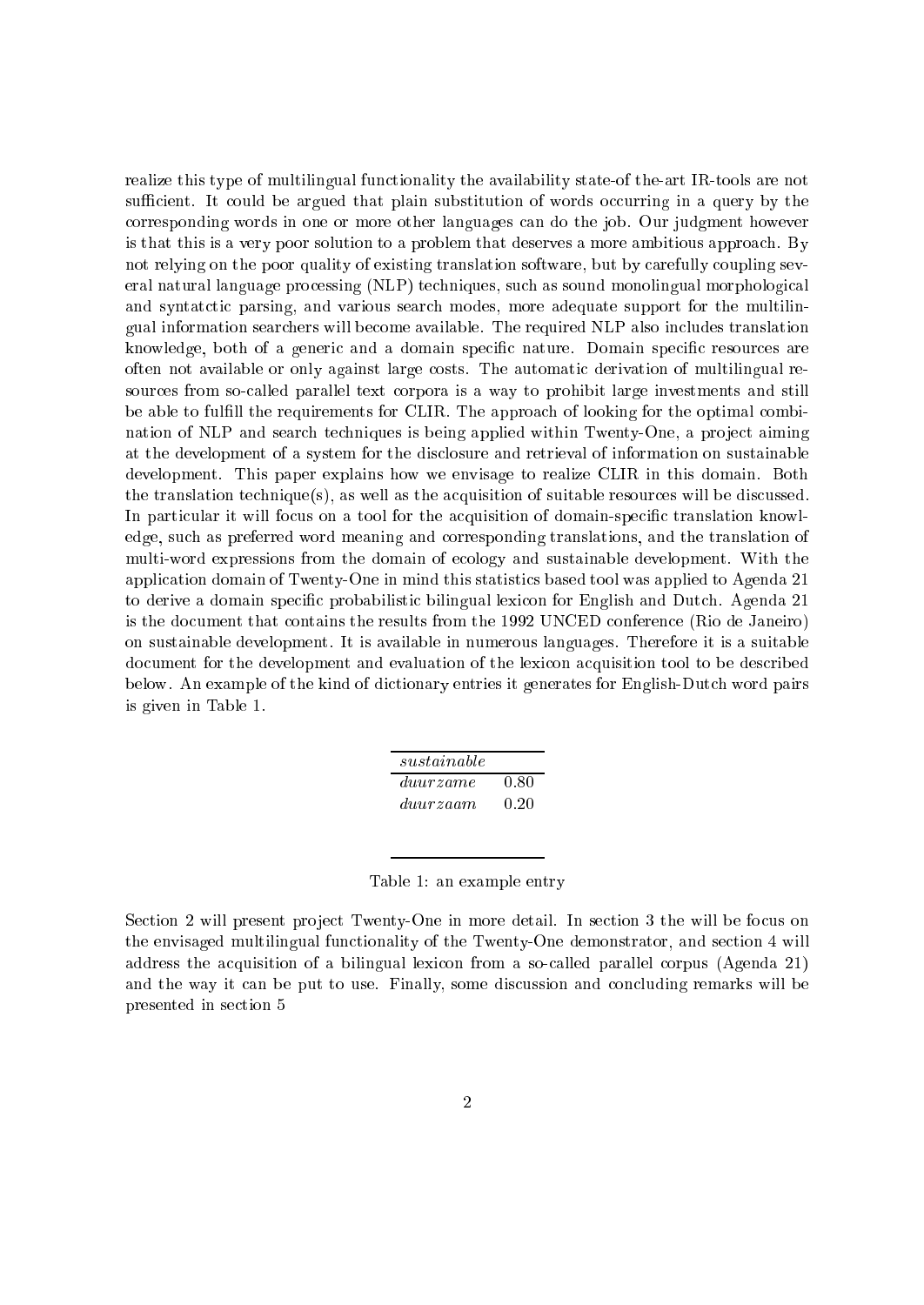#### 2Pro ject Twenty-One

Twenty-One1 is a pro ject funded within the EU Telematics Applications Pogramme, sector Information Engineering. Project partners include academic partners (Universities of Twente and Tubingen), companies (Getronics, Xerox, Highland Software), contract research organizations (TNO and DFKI) and a number of non-prot environmental organizations like Friends of the Earth Europe.

### 2.0.1 general characteristics

The project can be characterized by the following keywords:

- Multimedia The Twenty-One system aims at the disclosure of documents of different media types and / or data formats e.g. paper documents, WEB documents, word processor documents, text annotated images, audio or video material with textual annotations<sup>2</sup> .
- Document conversion The system incorporates a component for the conversion of the various document formats into standard representation (SGML/HTML), including a tool for the conversion of paper documents into electronic format, on the basis of layout semantics analysis and OCR.
- Advanced disclosure techniques The Twenty-One Multimedia document base will be disclosed using several advanced techniques like fuzzy matching, rule-based NLP-for phrase indexing, relevance ranking and automatic hyperlinking.
- Multilinguality The Twenty-One database consists of documents in different languages, initially Dutch, English, French and German but extensions to other European languages are envisaged.
- Domain-tuning: Sustainable Development The name of the project refers to the UN conference on this topic in Rio de Janeiro 1992. The aim of the project is to build a system that supports and improves dissemination of information about 'local agenda  $21'$  initiatives. This requires a special effort in the acquisition of linguistic resources that are tuned to the language and vocabulary in this domain. Still the technology to be developed is supposed to be generic.
- Dissemination Model The environmental partners develop an information transaction model which works like a perpetuum mobile. Both information providers and seekers profit from the model, the former by increasing the number of potential customers, the latter because more information becomes available. The project supports the objectives of the users involved in the project by trying to stimulate interaction and raise awareness of local agenda 21 initiatives in Europe.

<sup>1</sup> The Twenty-One homepage can be found at: http://www.tno.nl/twentyone/21-home.html

Within Pop-Eye, a EU-project in the sector Language Engineering, the automatic disclosure " of video-fragments is pursued by using subtitles as <sup>a</sup> basis for indexing and retrieval. Cf. http://www2.echo.lu/langeng/en/pop-eye/pop-eye.html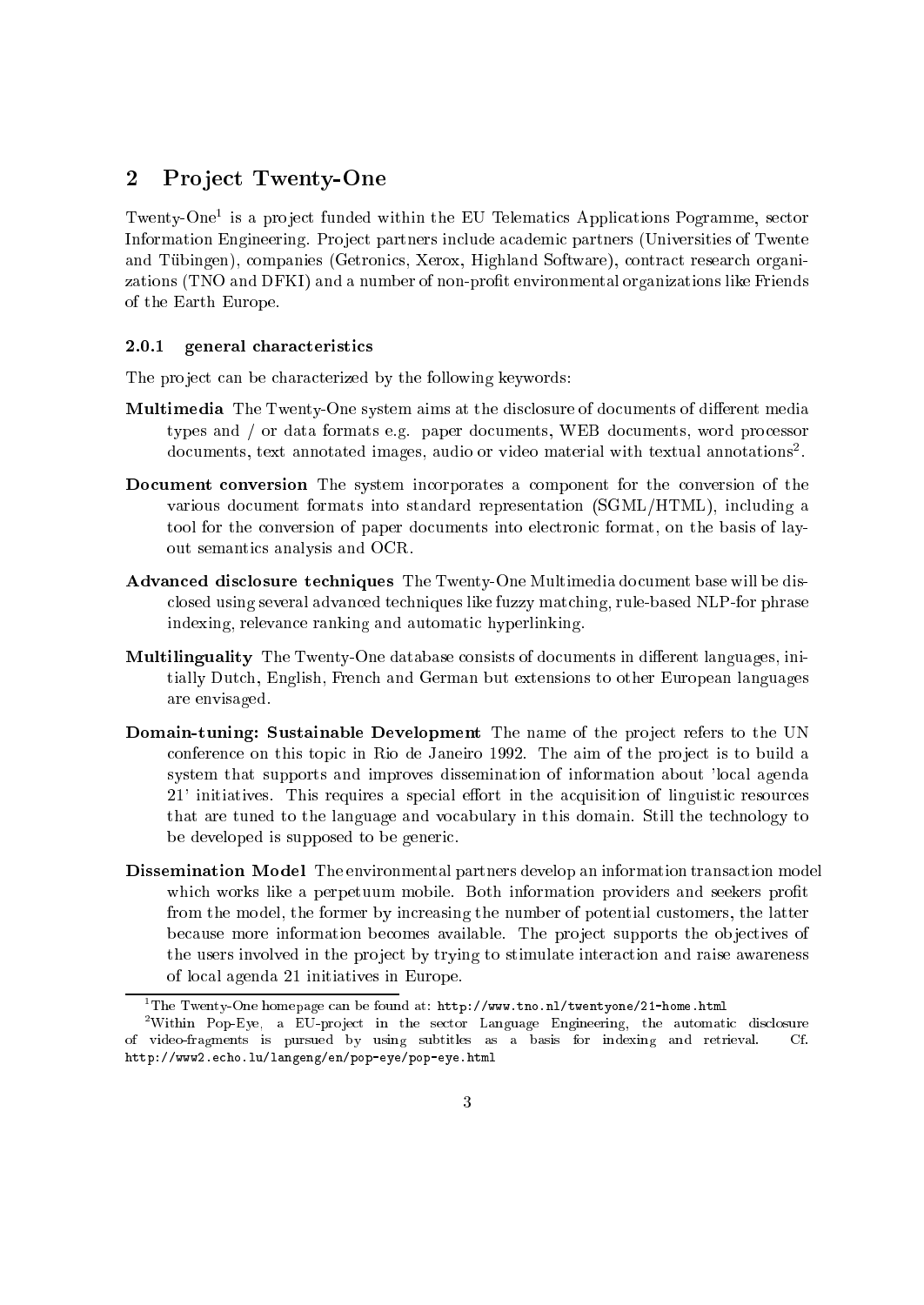Application oriented The most important deliverable of the project is the disclosure system which produces an index on the multilingual multimedia document base. This index will be available via CD-ROM and accessible via a web-server.

#### $2.0.2$ 2.0.2 Multilingual characteristics

The description of Twenty-One will focus on the multilingual functionality of the system. Three aspects are crucial:

- Cross-language retrieval Retrieval of documents in another language than the query language; the languages presently covered in the project are Dutch, English, French and German; extension with other languages is considered. From a research perspective, attacking four languages at once complicates things considerably. Scalability of the system and separation of language dependent from language independent resources is more important than in the two-language case, which has been investigated in detail, especially in the last lew years.
- (Partial) translation of documents To enable content judgement by the user, translations of documents that match his query but that are written a language the user is not familiar are very useful. As explained below, this functionality can be realized in various ways.
- Automatic hyperlinking The automatic hyperlinking function attaches typed hyperlinks between terms, phrases or images etc. These links can be either static (generated offline) or dynamic, in which a link is evaluated by a CGI-program. Hyperlinks will be generated for all translated noun phrases, which should enable the user to easily jump between translated and original text.

The next section will explain the multilingual functionality of the Twenty-One demonstrator in more detail. First some results from CLIR experiments will be presented which have inspired the design. Subsequently we will discuss the Twenty-One approach to CLIR and its relation to the monolingual NLP components. As mentioned above, both aspects heavily rely on the availability of linguistic resources like bilingual dictionaries. This paper focuses on the tuning to the domain specic language and vocabulary.

### 3 Multilingual Fuctionality

Before presenting the approach to followed in the design of the Twenty-One system we will present some possibilities for CLIR by discussing a few parameters. The taxonomy behind is implied is slightly different from the one used in the overview article by Oard  $\&$  Dorr [13]. CLIR systems can be classied according to three features:

For example within the related ESPRIT II project EMIR [6] which covers a subset of the Twenty-One  $\,$ languages, namely English, French and German. EMIR is based on the SPIRIT ranked Boolean engine combined with <sup>a</sup> multilingual thesaurus as front-end. EMIR is currently being extended to Russian.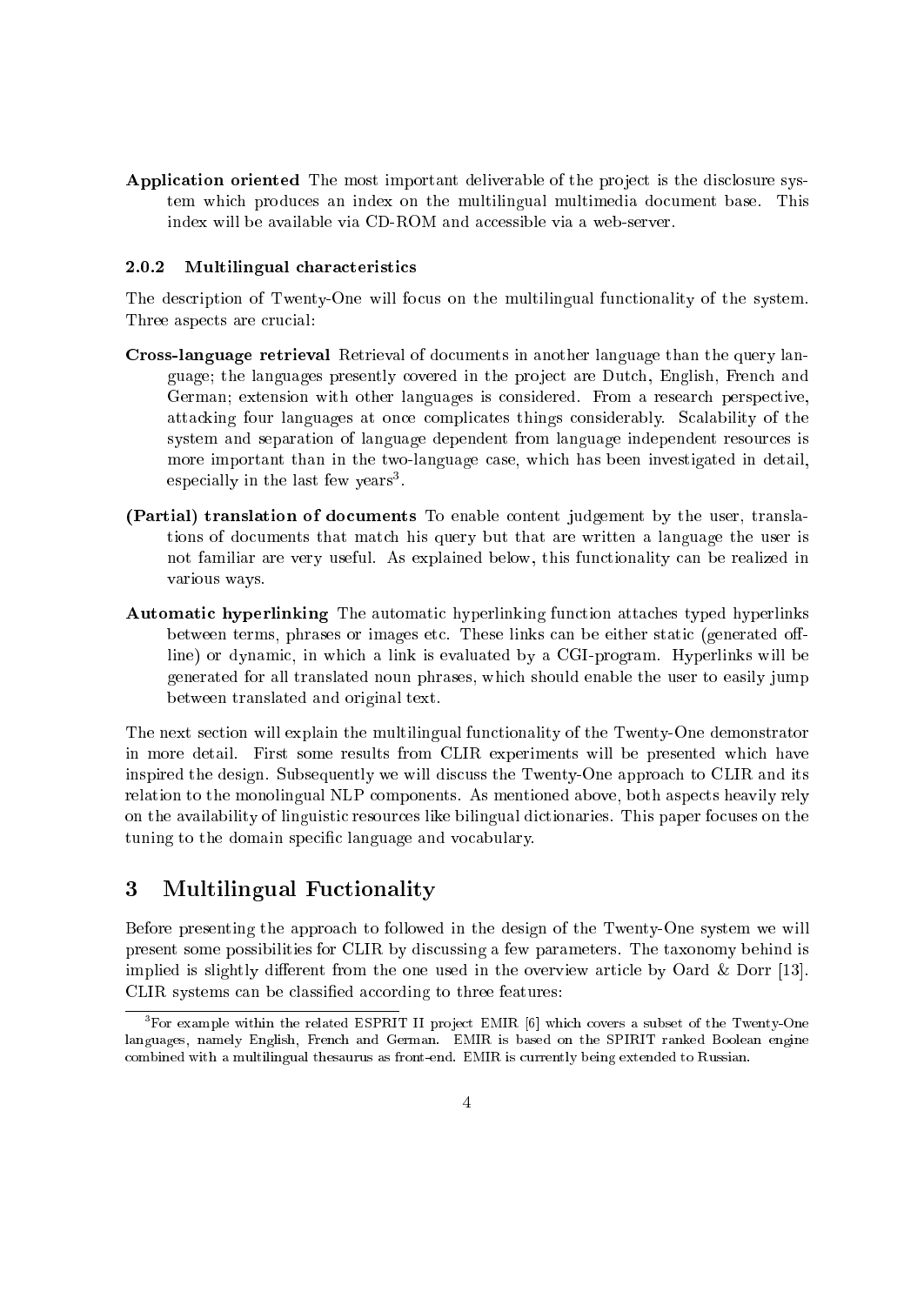- 1. The stage in the disclosure process at which the language transfer takes place. Translation can be performed either during indexing time (off-line) or as a pre-processing step in the retrieval process (on-line).
- 2. The translation can apply either to the objects in the document base or to the queries.
- 3. The translation process can be based on three sources of translation knowledge (also referred to as transfer knowledge):
	- (a) MT systems
	- (b) Bilingual dictionaries or thesauri
	- (c) Parallel corpora

Below a series of possible combinations of approaches and resources will be presented.

### 3.1 On-line query translation

## 3.1.1 Dictionary based approach

Simple word by word translation of query terms has been evaluated by Hull [10]. It is the most simple approach to CLIR ambiguity turned out to be left unresolved: each (lemmatized) word is substituted by all its possible translations. There are two prominent problems with this approach:

1. Polysemy:

Translation of query concepts is likely to decrease precision when word sense cannot be disambiguated. For example, the Dutch word slag can be translated to both battle or stroke. On the other hand, if more than one equivalent translation is available, translation could increase recall, because synonyms are added to the query. Hull proposes to use a ranked Boolean query model as a possible way to cope with this problem. In this model documents are ordered on the number of (translations of ) query concepts that are matched. This model will probably not work very well for short (1-3 word) queries, because a query term has multiple translations, documents that match only one query concept have a high probability of being totally off topic.

2. Multi word expressions(MWE's)

Idiomatic expressions, terminology and collocations are a notorious problem in CLIR. Word based translation fails here because often the meaning of the MWE is not compositional, e.g. yellow pages. A terminology or idiomatic dictionary can only partly leverage the problem because most of the MWE's are highly domain specic.

### 3.1.2 MT based approach

Typical queries in current popular IR systems like web search engines tend to be very short. Therefore the advantage of MT systems (which in principle can exploit syntactic and semantic aspects of context to improve translation) with respect to dictionary based approaches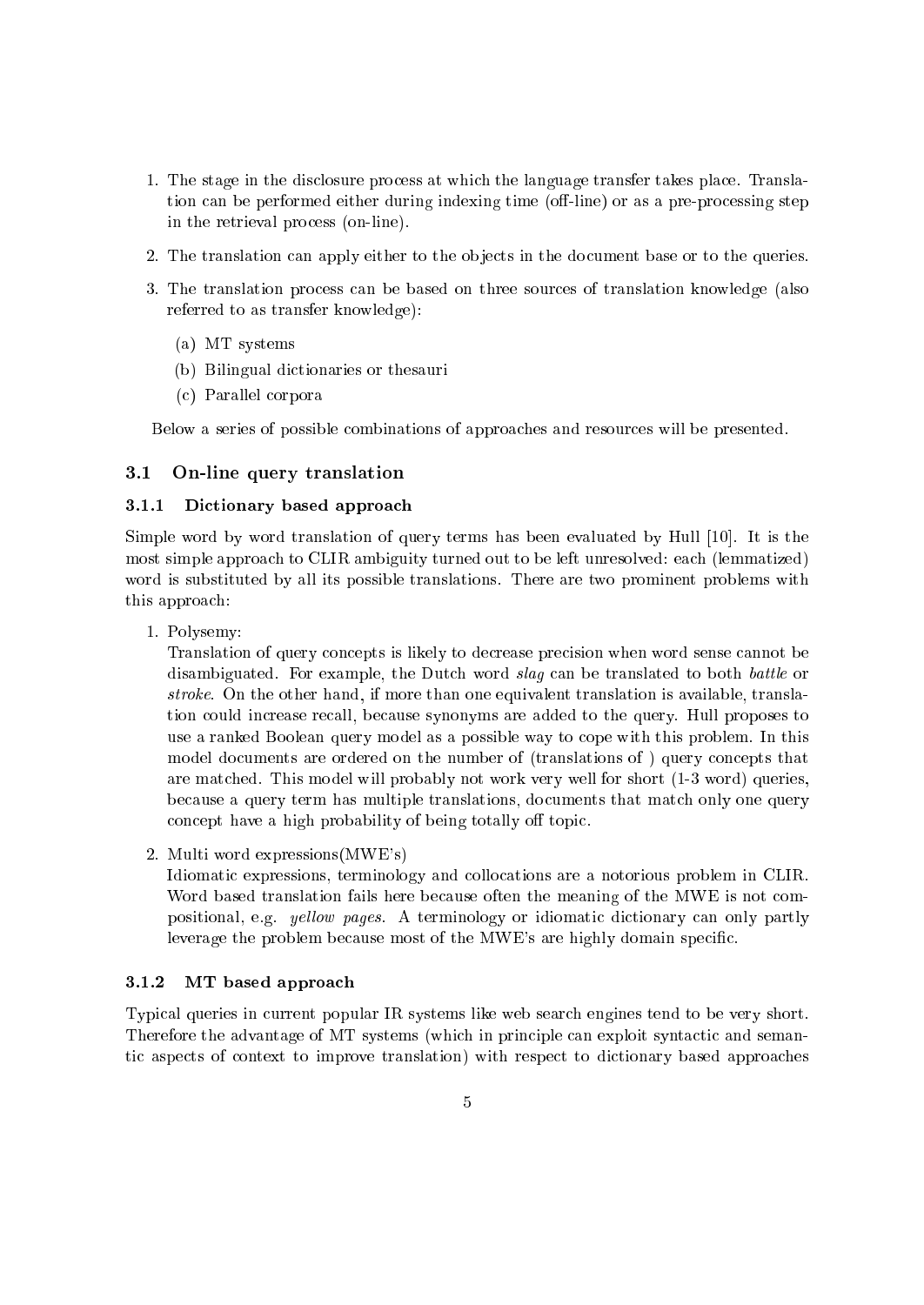is questionable. On the other hand, for longer queries (query-by-example, search-similardocuments) MT could yield good results. The EMIR project has compared SYSTRAN query translation with thesaurus based query translation. The average precision of the latter system turned out to be much better.

#### $3.1.3$ 3.1.3 Corpus based approach

Parallel corpora implicitly encode a lot of transfer knowledge. This knowledge can be exploited in different ways:

- 1. Deriving bilingual dictionaries from aligned corpora. Cf. section 4.
- 2. Store dual-language documents in a dual-language vector space, Perform Latent Semantic indexing on the dual language documents before folding in the monolingual documents. The LSI space captures a "multi-lingual semantic space" on which the monolingual documents are mapped. Positive results are reported in [5]. An advantage of this approach is that alignment of the parallel corpora is only necessary on the document level.

### 3.2 Off line document translation

#### $3.2.1$ MT based full translation

If we translate all documents to the query language, than CLIR is reduced to a monolingual IR case. Machine translation of complete documents is obviously more worthwhile than translating short queries, because the MT system can use the whole document as context. Dumais [5] reported favourable results of document translation by SYSTRAN in combination with monolingual LSI.

### 3.2.2 Partial translation techniques

Because most indexing models are based on lemmatized content words, a CLIR system could be based on lemma based translation of non-stopwords as a front end for a monolingual system. However this transfer step is hampered by the same problems as dictionary based query translation. The main difference with query translation is the availability of context. The question is how to use this context to improve the translation. A possible knowledge source is word association statistics like the expected mutual information measure (EMIM). Such statistics can also be used to identify multi word terminology (sometimes referred to as "statistical phrases" in IR literature). Johansson [11] reports that highly associated bigrams are not always good index terms, but this could be remedied by removing stop words before or after the bigram finding process.

### 3.3 Monolingual components

In the previous section the options for realizing CLIR were presented. The next section will explain the choices made for Twenty-One. This section introduces some of the crucial design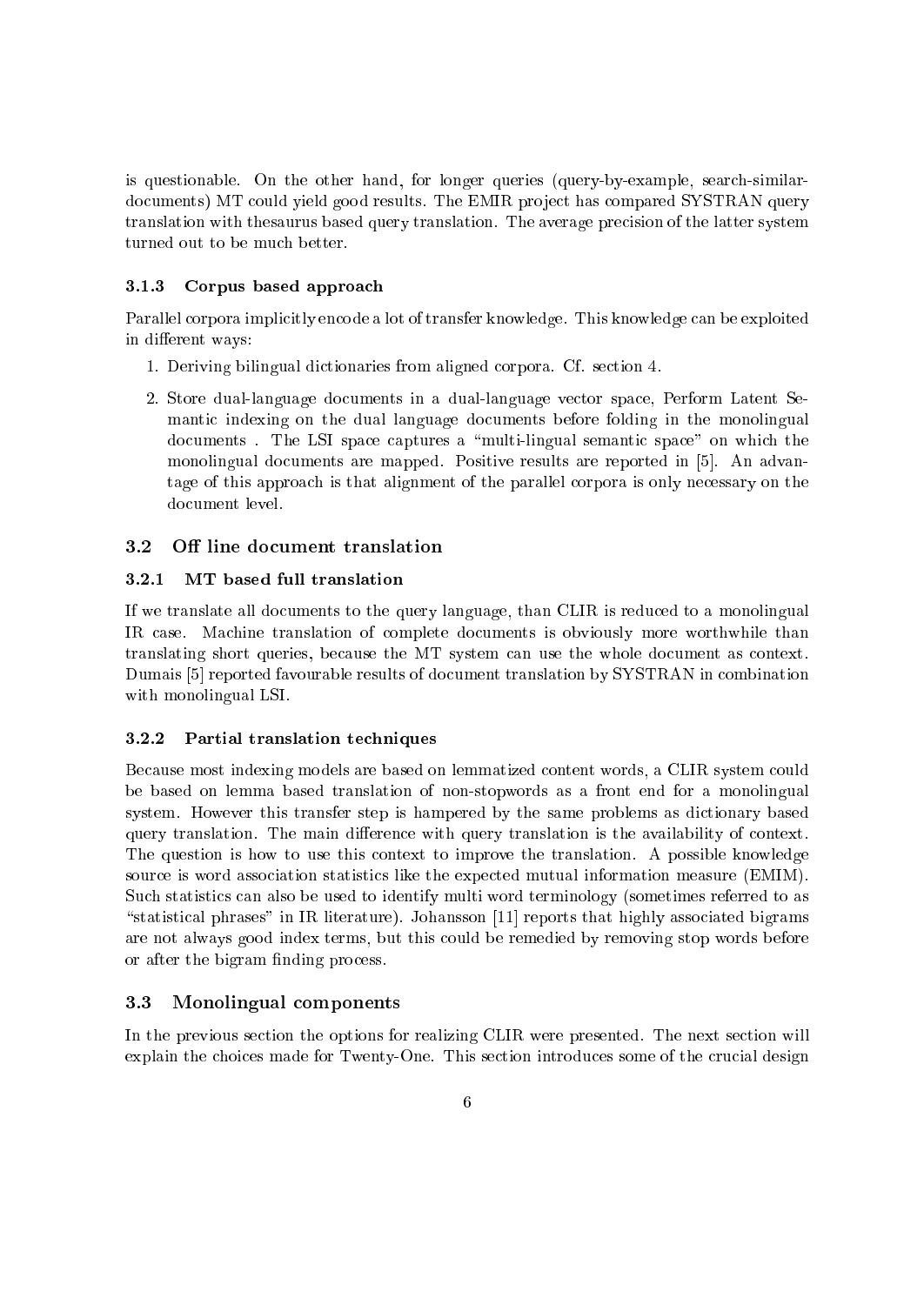choices that are not affected by the multilingual functionality. For the part of the functionality that is independent of the cross-language retrieval the following elements are crucial.

- Search kernel In CLIR, translation functionality is of course an add-on to monolingual retrieval functionality. For Twenty-One the monolingual Full Text Retrieval kernel developed at TNO-TPD is used. It supports various search modes.
	- Vector Space retrieval
	- Boolean retrieval
	- Fuzzy matching
- Monolingual NLP tools For morphological processing and part-of-speech tagging, Xerox finite state tools are used. For syntactic analysis a fast parser based on a phrase structure grammar for the extraction of NPs is available. This parser has been developed at TNO-TPD. These tools will be made availble for all the languages covered by the project. The extracted NPs are the basis for the indexing module.
- Automatic indexing The NPs extracted from the texts and their frequencies are the basis for the construction of a term-based index.

#### $3.4$ 3.4 CLIR in TwentyOne

At various stages NPs can be submitted to term translation TT. With term we refer to the main indexing units within Twenty-One: noun-phrases. In most cases, a term is complex i.e. consists of more than one concept. The challenge is to develop robust term translation techniques which can preserve the morphosyntactic information of the NP structure. This structure is available because every document is processed by the monolingual NLP modules which include of morphological analysis, POS disambiguation and parsing. Identification and translation of multi-word expressions is a tough problem, but by combining corpus based approaches and bilingual dictionaries this problem can be tackled up to a level that is adequate for the purposes of CLIR. Term translation can fullfil three roles:

- 1. It is the basis for the generation of a series of monolingual indexes (one for each project language). The monolingual NLP-modules identify the NPs in a document as the indexing units. By off line TT these source language index terms get three target language equivalents. These index terms are stored in the four monolingual indexes. During retrieval queries are matched on these monolingual indexes.
- 2. If monolingual query handling does not lead to any hits, TT can also be applied on-line to the query terms. Query translation can partly alleviate the effects of poor quality MT in the following ways:
	- (a) A document with a relevant term which contains an OCR error can be found via fuzzy matching with the translated query concept.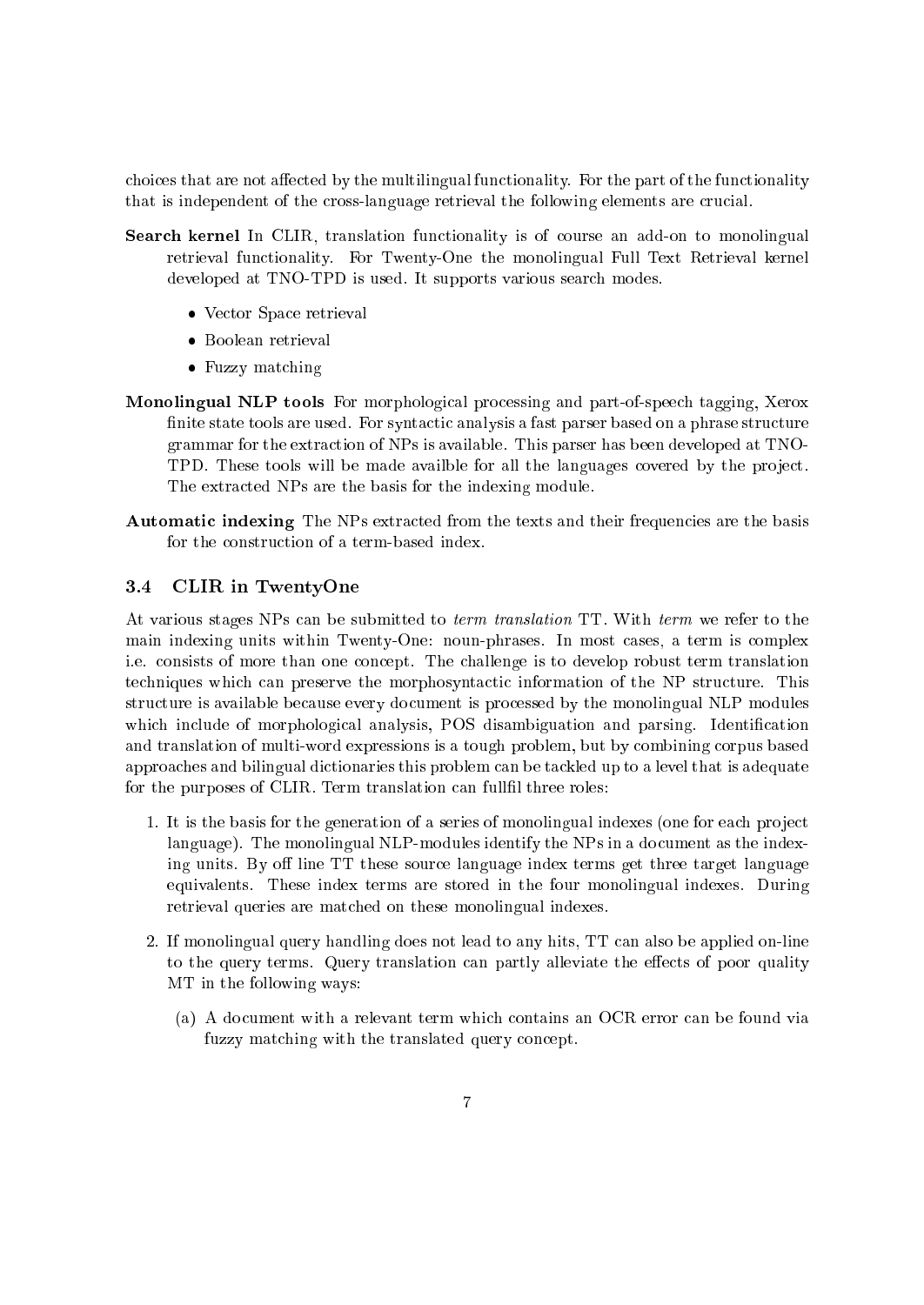- (b) The user can perform relevance feedback in the target language, once a relevant document is found in the particular foreign language. This technique is also useful to overcome the effects of translation ambiguity
- (c) A word based translation approach followed by a ranked Boolean query (cf. [10] ) can act as a disambiguating filter.
- (d) Interactive disambiguation by the user
- 3. TT is the basis for the establishment of hyperlinks between terms and their translations. The result is a (part of a) document, aligned with its three translations. The alignment between terms will be implemented by hyperlinks. MT systems are le oriented and thus would require post translation alignment (reverse engineering).

In addition to  $TT$  Twenty-One will use off line Document Translation  $(DT)$  for the purpose of enabling users to judge the relevance of retrieved material. Experiments have been performed with word based translation and full text translation by the on-line software made available by SYSTRAN. These experiments have shown an enormous difference in quality between these approaches. Therefore for presentation purposes we favour the storage of translated documents at the Twenty-One site . We know already, however, that not all language pairs are covered by commercial MT tools, so partial translation of documents by applying TT is needed as a fall back option here4 . Document translation could also be used as a basis for monolingual indexing in the three target language versions of a document. This could even obviate query translation. But as the quality of this translation would be poor on average the more reliable TT for on-line translation of the NPs from a query is presumably a more adequate basis for CLIR.

Both NLP and TT require lexical resources. Machine readable dictionaries as owned by commercial lexicon publishers could be useful for the generic lexical knowledge required by the monolingual NLP-component and the translation modules. Such lexical databases usually do not only contain information on single words but even contain idioms and collocations plus their translation, which can be extremely valuable. As the acquisition of machine readable dictionaries for our purposes is complicated by the fact that coverage of all the four project languages is rare. Therefore tools that can automate the acquisition of lexical resources is not only important for the domain specic vocabulary, but could also be of value for the generic part. In addition to general purpose dictionaries, special terminology banks might be useful, e.g. the EUROVOC thesaurus, collection, of commonly used terminology in EU documents. The dictionaries envisaged for Twenty-One will be a merge of these various lexical resources.

#### 4Lexicon acquisition from parallel corpora

Parallel text corpora are large amounts of texts that are available in two or more languages in such a way that they can be considered to be translations of each other. Parallel corpora can

 $\lceil$  Partial translation (noun phrases only) for presentation purposes has to meet higher requirements than the query translation case: getting the word senses right is not enough because word order and in
ection have to be correct in order to make the translation readable. Therefore it is only <sup>a</sup> fall back option.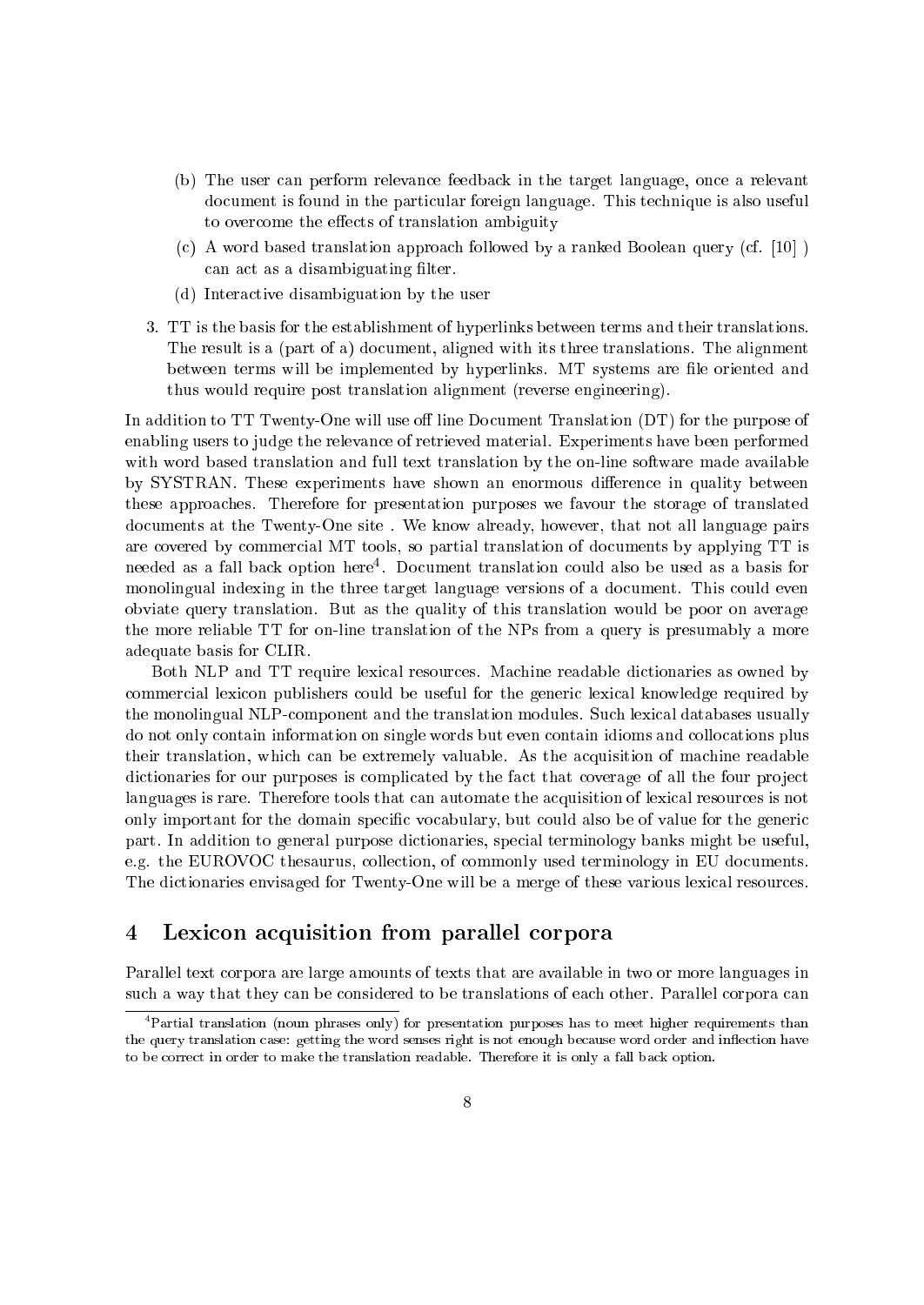be viewed as the implicit storage of all the knowledge about translation relation between words and complex expression that has been put into the translation by the human translator(s). Part of this kind of knowledge is of course also available in a more explicit way, but not never formalized in way that facilitates automation of the translation task. This is due to the fact that there are at least two sources of knowledge required to do translation, namely linguistic knowledge (knowledge about translation relations between words and linguistic constructions) and knowledge about the context of use. For the former type of knowledge a formal representation is possible up to a certain level. It is however a widely acknowledged fact that contextual information is very hard to formalize in a rule-based manner up to a level that allows automatic disambiguation. And without adequate disambiguation, translation results will be poor. So given the lack of explicit translation knowledge various researchers have focused on ways to somehow reconstruct the knowledge that is implicitly available via parallel corpora. This field of research heavily relies on the possibility to apply statistical methods to the analysis of corpora.

### 4.1 Two kinds of alignment

For the purpose of analyzing Agenda 21 in order to automatically derive the translation knowledge that was used during the creation of the translation, two steps can be distinguished: (i) sentence alignment and (ii) word alignment. The ob jective of doing sentence alignment is achieving a one-to-one correspondence between the sentences from the corpus. If two sentences can be considered to be translations, than there is probably also a correspondence between the words of these sentences.

Recently much research was done into aligning bilingual corpora at the sentence level [2, 7, 12]. For the development of our tool we used the program published by Gale and Church [7]. The program makes use of the fact that longer sentences tend to be translated into longer sentences, and shorter sentences tend to be translated into shorter ones. Throughout the rest of this section we will use the fact that we know the translation of each sentence in the corpus, but not the translation of the words. The lexicon compilation tool is based on a statistical algorithm called the Expectation Maximisation algorithm (EM-algorithm). The EM-algorithm was proofed to be correct by Dempster, Laird and Rubin in 1977 [4] and was first used to analyze bilingual corpora at IBM in 1990  $[1, 3]$ . The IBM article inspired many research centers over the world to use statistical methods for automatic translation purposes. Our approach [9, 8] contributes to this research area in two ways:

Bi-directionality A version of the EM-algorithm was developed that is able to compile a bi-directional lexicon, i.e. a lexicon that can be used to translate from for example English to Dutch as well as from Dutch to English). We believe that there are two good reasons to conduct a bi-directional approach. Firstly, a bi-directional lexicon will need less space than two uni-directional lexicons. Secondly, we believe that a bi-directional approach will lead to better estimates of the translation probabilities than the unidirectional approach.

Application during retrieval The lexicons compiled with the EM-algorithm have been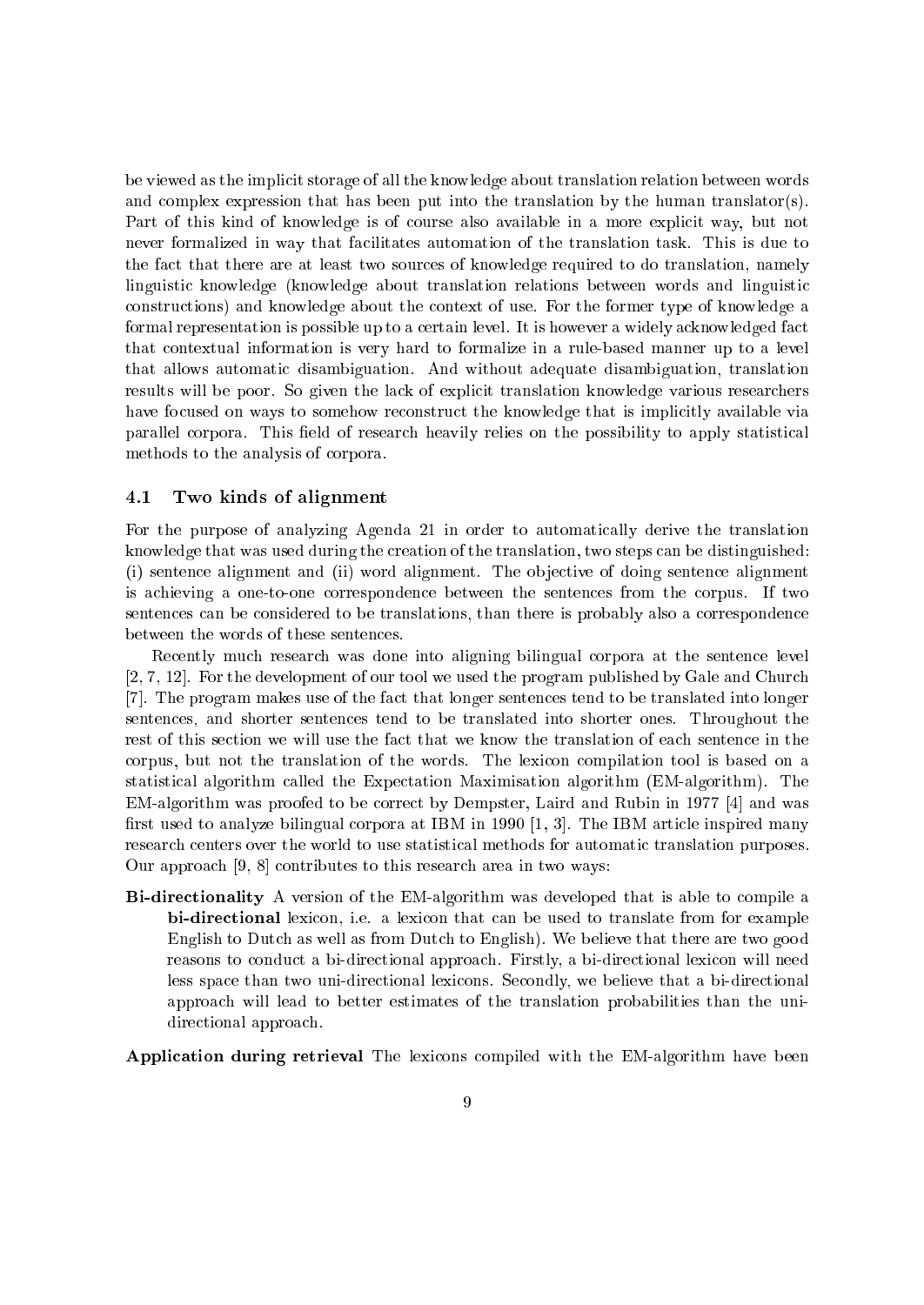applied within a document retrieval environment as the basic tool for query translation. In an experiment recall and precision of a monolingual (Dutch) retrieval engine were compared to recall and precision of a bilingual (Dutch-to-English) retrieval engine. The experiment was conducted with the help of eight naive users who formulated the queries and judged the relevance of the retrieved documents

This section is organized as follows. In section 4.2 we will give an informal description of the probability model and the estimation algorithm. Section 4.3 gives a brief description of the conducted experiments in which the bilingual dictionary was the basis for query translation.

#### 4.2 Assigning probabilities to translations

By applying the EM algorithm to a parallel corpus with aligned sentences a probabilistic bilingual lexicon is derived. A probabilistic bilingual lexicon is a lexicon with a probability assigned to each possible translation of an entry (see table 1). Such a lexicon can be used both directly as a statistical translation tool or as a information to enhance an existing general purpose MT system with domain dependent translations.

The result of the our tool is a *probabilistic* bilingual lexicon. A probabilistic bilingual lexicon assigns a probability to each possible translation of an entry (see table 1). Suppose we want to derive a probabilistic bilingual lexicon from the parallel corpus of table 2. The corpus consists of four pairs of Dutch and four pairs of English sentences which are each others translation.

| he waits. | hij wacht. |
|-----------|------------|
| you wait. | jij wacht. |
| he can.   | hij kan.   |
| you can.  | jij kunt.  |

Table 2: an example corpus

Under a statistical approach the corpus can be viewed as consisting of randomly drawn samples of English-Dutch sentence pairs. Each sentence pair will be called an observation In the example corpus, there are five different English words and also five different Dutch words. This makes a total of twenty-five possible translations. that can be formalized by a so-called contingency table. Each sentence pair of the corpus of table 2 can be displayed by contingency table of table 3. The cell frequencies  $n_{ij}$  in the table represent the number of times the English word  $i$  and the Dutch word  $j$  are each others translation in the corpus. The marginal totals  $n_i$  represent the number of times the English word i appears in the corpus. The marginal totals  $n_j$  represent the number of times the Dutch word j appears in the corpus. In terms of cell frequencies  $n_{ij}$  the marginal totals are given by:

$$
n_{i.} = \sum_{j=1}^{5} n_{ij}, \ \ n_{.j} = \sum_{i=1}^{5} n_{ij} \tag{1}
$$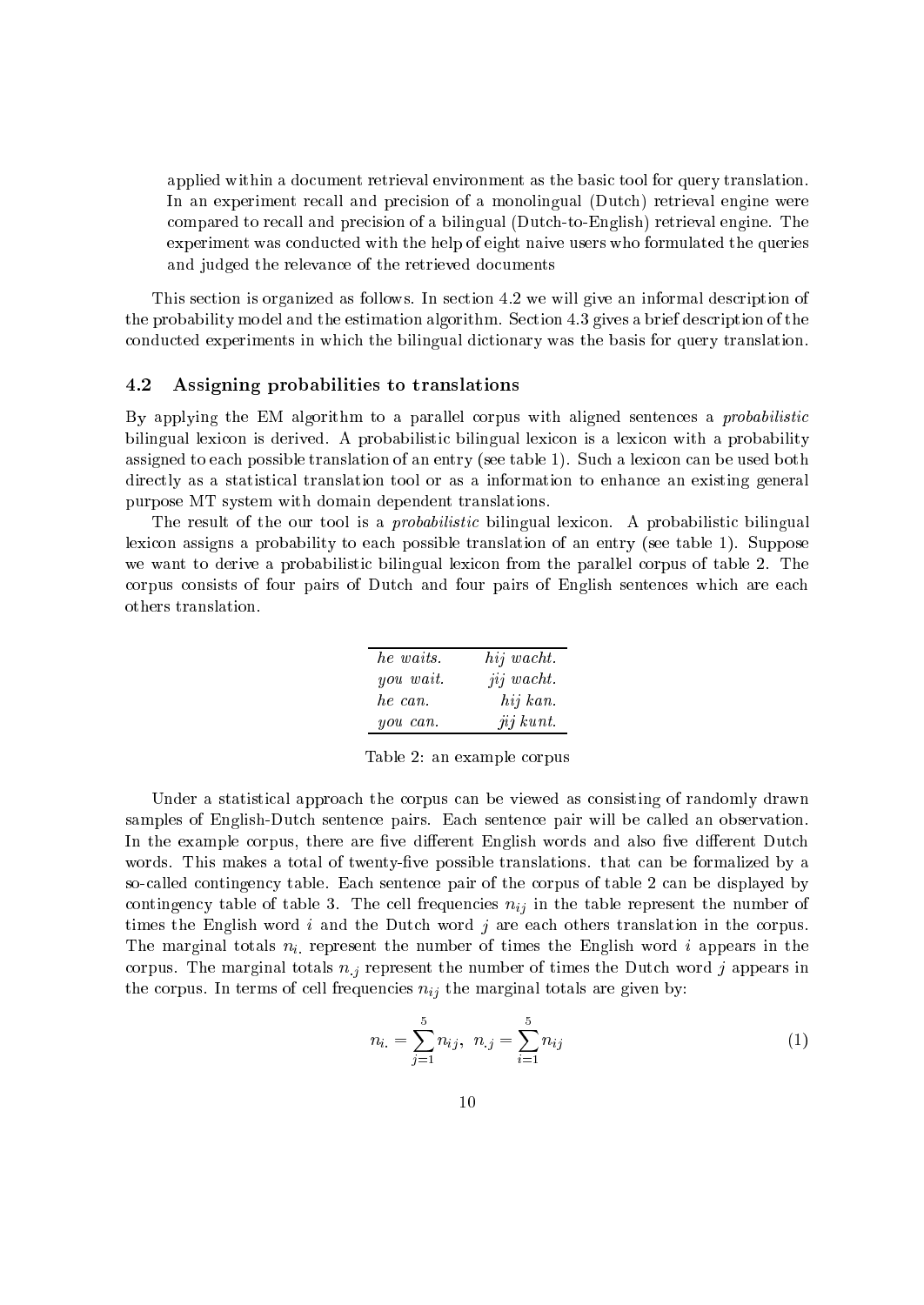|           | $_{he}$  | waits    | you      | wait | can      |             |
|-----------|----------|----------|----------|------|----------|-------------|
| hij       | $n_{11}$ | $n_{12}$ | $\cdots$ |      | $n_{1c}$ | $n_{1.}$    |
| wacht     | $n_{21}$ |          |          |      |          | $n_{2}$     |
| jij       |          |          |          |      |          |             |
| $\it kan$ |          |          |          |      |          |             |
| kunt      | $n_{r1}$ | .        |          |      | $n_{rc}$ | $n_r$       |
|           | $n_{.1}$ | $n_{.2}$ | $\cdots$ |      | $n_{c}$  | $n_{\cdot}$ |

Table 3: contingency table for the example corpus

Each cell frequency  $n_{ij}$  will be assigned an unknown probability parameter  $p_{ij}$  which is the probability that the English word  $i$  and the Dutch word  $j$  appear in the corpus as a translation pair. The unknown parameters  $p_{ij}$  form the probabilistic bilingual lexicon we are looking for. Three assumptions must be made in order to finish the translation model. Firstly, it is assumed that the word translation pairs in a sentence pair 'appear' independently of each other. Furthermore a sentence is modelled as a collection of words, i.e. there is no sequence between words or translation pairs of words. Finally we assume that each word in one language is alligned to only one word in the other language, and vice versa. These assumptions lead to the definition of a probability measure  $P$ , which is a function of the observations  $n_{ij}$  and the parameters  $p_{ij}$ 

$$
P(N = n_{11} \cdots n_{rc}) = \frac{n_{..}!}{n_{11}! \cdots n_{rc}!} \prod_{i=1}^{r} \prod_{j=1}^{c} p_{ij}^{n_{ij}}
$$
(2)

Equation 2 is the well known multinomial distribution. The estimate  $\hat{p}_{ij}$  of  $p_{ij}$  that makes the observations as likely as possible is given by

$$
\hat{p}_{ij} = \frac{n_{ij}}{n_{..}}\tag{3}
$$

which is the maximum likelihood estimate of the unknown parameters.

Every observation in the parallel corpus must be represented by Table 3. However, the information needed to fill table 3 is not explicitly present in the observations. The observations are *incomplete*, i.e. the marginal totals  $n_i$  and  $n_j$  of the cell frequencies  $n_{ij}$  are known, but the cell frequencies themselves are unknown. Table 4 shows the incomplete observation of the first sentence in the example corpus. For convenience, cell frequencies that are 0 are not displayed.

From the definition of the EM-algorithm  $\vert 4 \vert$  the following iterative solution can be constructed.

- (i) Take an initial estimate of the probability parameters.
- (ii) Expectation-step: For each sentence, calculate  $E(N|n_1 \cdots n_r, n_1 \cdots n_j, p_{11} \cdots p_{rc})$ , the expected cell frequencies given the marginal totals and the probability parameters.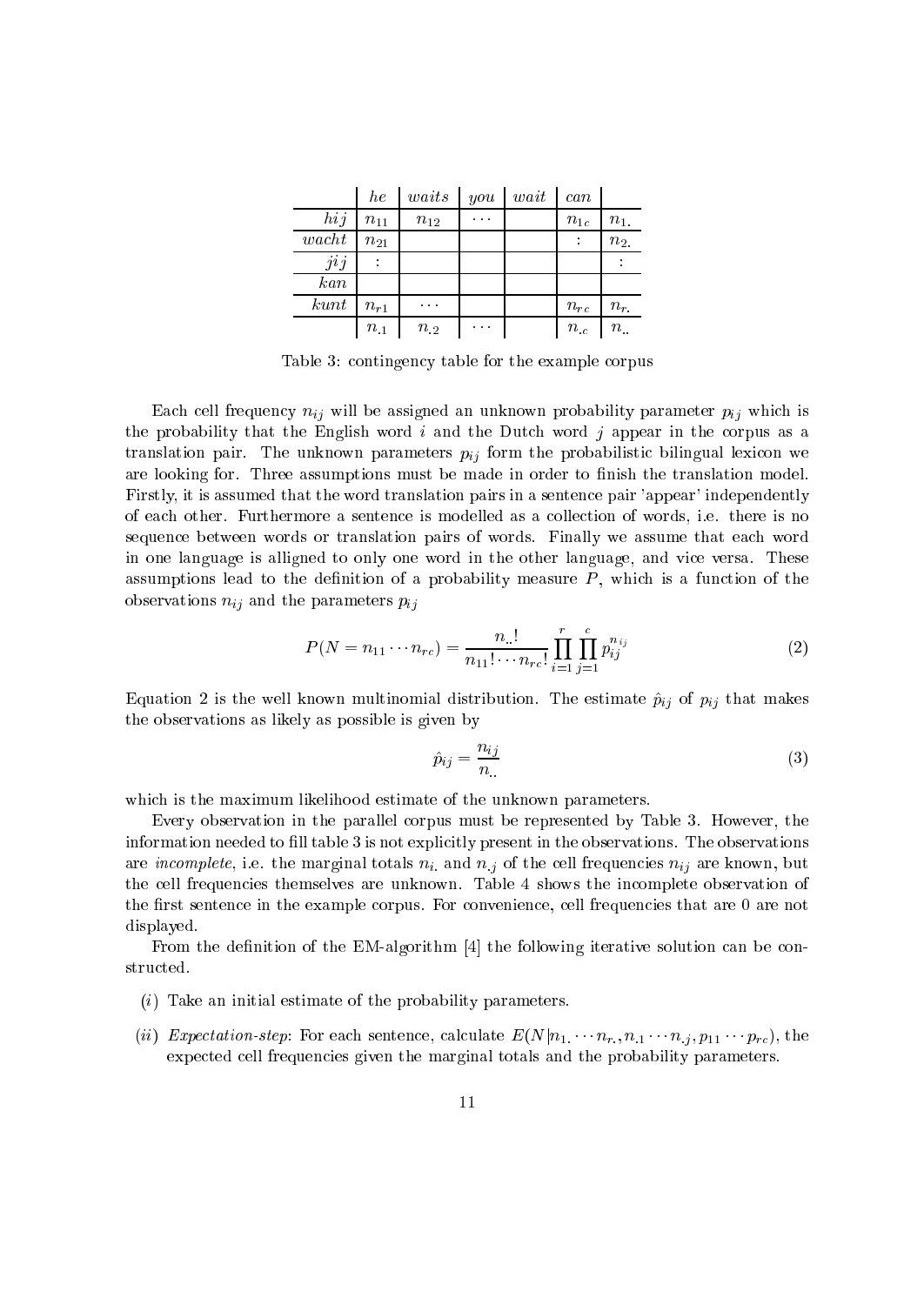|            | $_{he}$ | $waits$ | you | $wait$ | can |  |
|------------|---------|---------|-----|--------|-----|--|
| hij        | ഩ       |         |     |        |     |  |
| $\,$ wacht | റ       |         |     |        |     |  |
| jij        |         |         |     |        |     |  |
| kan        |         |         |     |        |     |  |
| kunt       |         |         |     |        |     |  |
|            |         |         |     |        |     |  |

Table 4: incomplete observation of (he waits, hij wacht)

- (*iii*) Maximisation-step: Add the expected observations and calculate the maximum likelihood estimate as defined by equation 3.
- $(iv)$  Repeat  $(ii)$  and  $(iii)$  until the probability parameters do not change significantly anymore.

If no linguistic knowledge is used, initially every word pair is equally likely as a translation. For the example corpus of table 2 the initial estimate then must be  $p_{ij} = \frac{1}{25}$  for each possible  $i$  and j. Table 5 and 6 give an impression of the way the algorithm behaves on the simple example

|                  | $_{he}$ | waits   | $_{you}$ | wait | can |                |
|------------------|---------|---------|----------|------|-----|----------------|
| hij              | 1.0     | 0.5     |          |      | 0.5 | $\overline{2}$ |
| $\mathit{wacht}$ | 0.5     | $0.5\,$ | 0.5      | 0.5  |     | 2              |
| jij              |         |         | 1.0      | 0.5  | 0.5 | $\overline{2}$ |
| $\it kan$        | $0.5\,$ |         |          |      | 0.5 |                |
| kunt             |         |         | 0.5      |      | 0.5 |                |
|                  | 2       |         | 2        |      | 2   | 8              |

Table 5: expected complete observation of the corpus in the first iteration

corpus of table 2. After five iterations of the algorithm the parameters of the model do not change signicantly anymore. The number of possible complete observations that matches an incomplete observation increases exponentially with the maximum length of both sentences. To be able to calculate the expected complete observation we used an approximation algorithm called *iterative proportional fitting*  $[9]$ .

### 4.3 Experimental results

To test the performance of the algorithm, we compiled a bilingual probabilistic lexicon from the parallel corpus consisting of the English and Dutch version of Agenda 21. Only half the corpus was used to derive the lexicon. The other part of the corpus has been kept aise for testing later on. The training corpus consisted of 4664 parallel sentences. With the training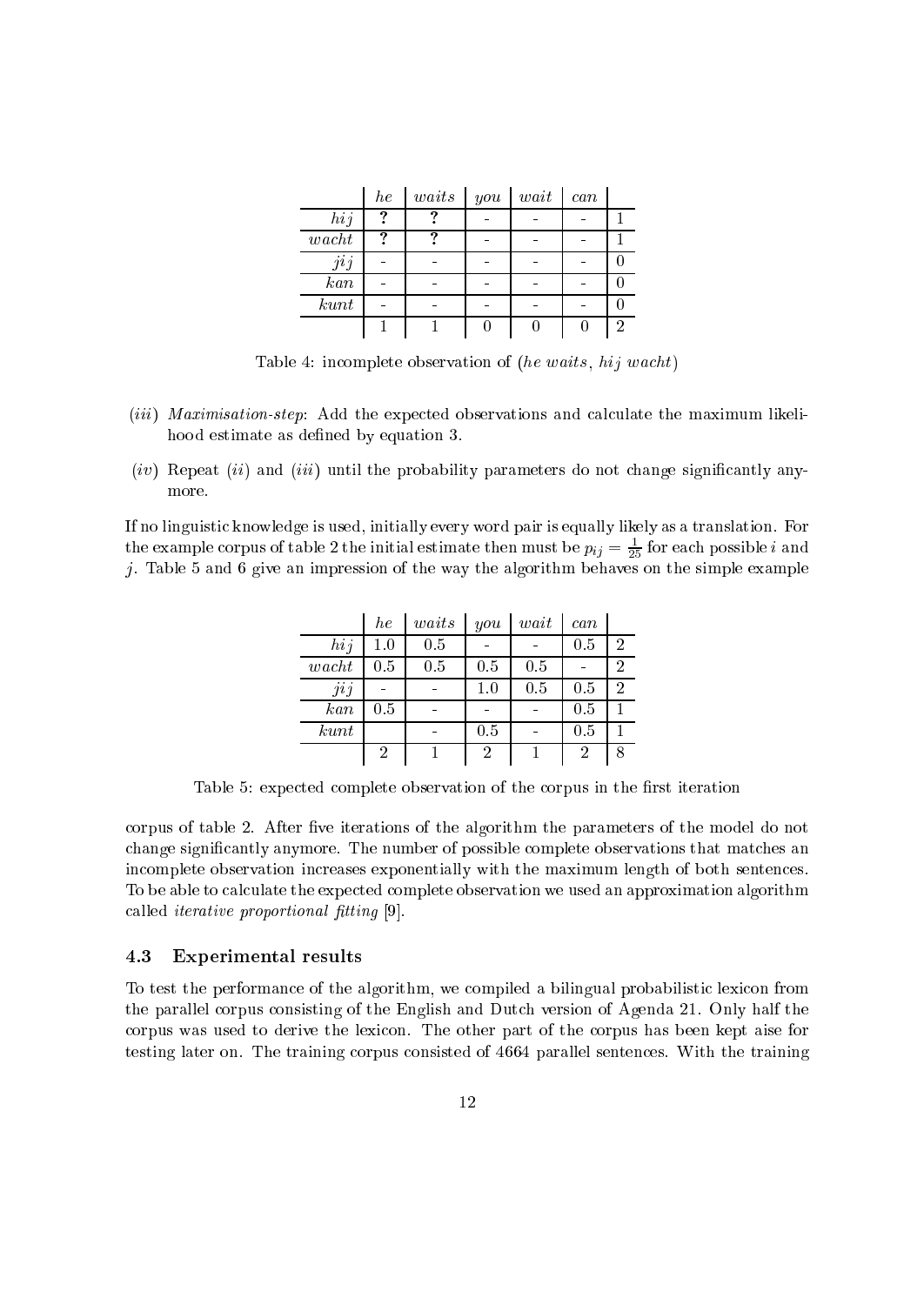|       | he  | waits | you | $wait$ | can |   |
|-------|-----|-------|-----|--------|-----|---|
| hij   | 2.0 |       |     |        |     | 2 |
| wacht |     | 1.0   |     | 1.0    |     | 2 |
| jij   |     |       | 2.0 |        |     | 2 |
| kan   |     |       |     |        | 1.0 |   |
| kunt  |     |       |     |        | 1.0 |   |
|       | 2   |       | 2   |        | 2   |   |

Table 6: expected complete observation of the corpus in the fth iteration

corpus, a bilingual lexicon was compiled consisting of 3854 English words and 5462 Dutch words. More than 21 million unknown parameters were estimated. Preliminary experiments with cross-language retrieval (in a much less elaborate retrieval environment than the Twenty-One system) show that even simple word-by-word translation via a corpus-based bilingual lexicon is useful. Comparison of mono-lingual Dutch retrieval with cross-language Dutch-to-English retrieval showed an decrease of average precision form 78% to 67%, but a an increase of average recall from 51% to 82%. For more details cf. [8]. To explain the unexpected high recall of cross-language retrieval a closer look ate the bilingual lexicon should be taken Tables 7 and 8 give some examples of the results of the algorithm after six training steps.

| Local        |      | duurzame                 |      |
|--------------|------|--------------------------|------|
| plaatselijke | 0.51 | sustainable              | 0.93 |
| lokale       | 0.24 | unsus tanable            | 0.02 |
| lokaal       | 0.15 | renewable                | 0.02 |
| plaatselijk  | 0.09 | consumption              | 0.01 |
| maken        | 0.01 | $s$ <i>ustainability</i> | 0.01 |
|              |      |                          |      |

Table 7: example entries of morphologically related words and synonyms

The six most probable translations of the entry are displayed, together with the probability of each possible translation. The (null) token represents the fact that the word was not translated at all in the corpus. Table 7a and 7b show examples of how the algorithm handles morphologically related words and synonyms. Morphology and synonyms often get special attention in information retrieval systems. The richer Dutch morphology and the relatively frequent use of synonyms in the Dutch part of the corpus will lead to an increase of the average recall, but will not effect the average precision of cross-language retrieval.

Table 8a and 8b show example entries of translations that cannot be modeled very well by the approach taken in this paper. In Dutch, nouns can be compounded to form new words. For example the Dutch word volksgezondheid is a compound noun and should be translated as people's health. Because nouns are usually not compounded in English, the algorithm will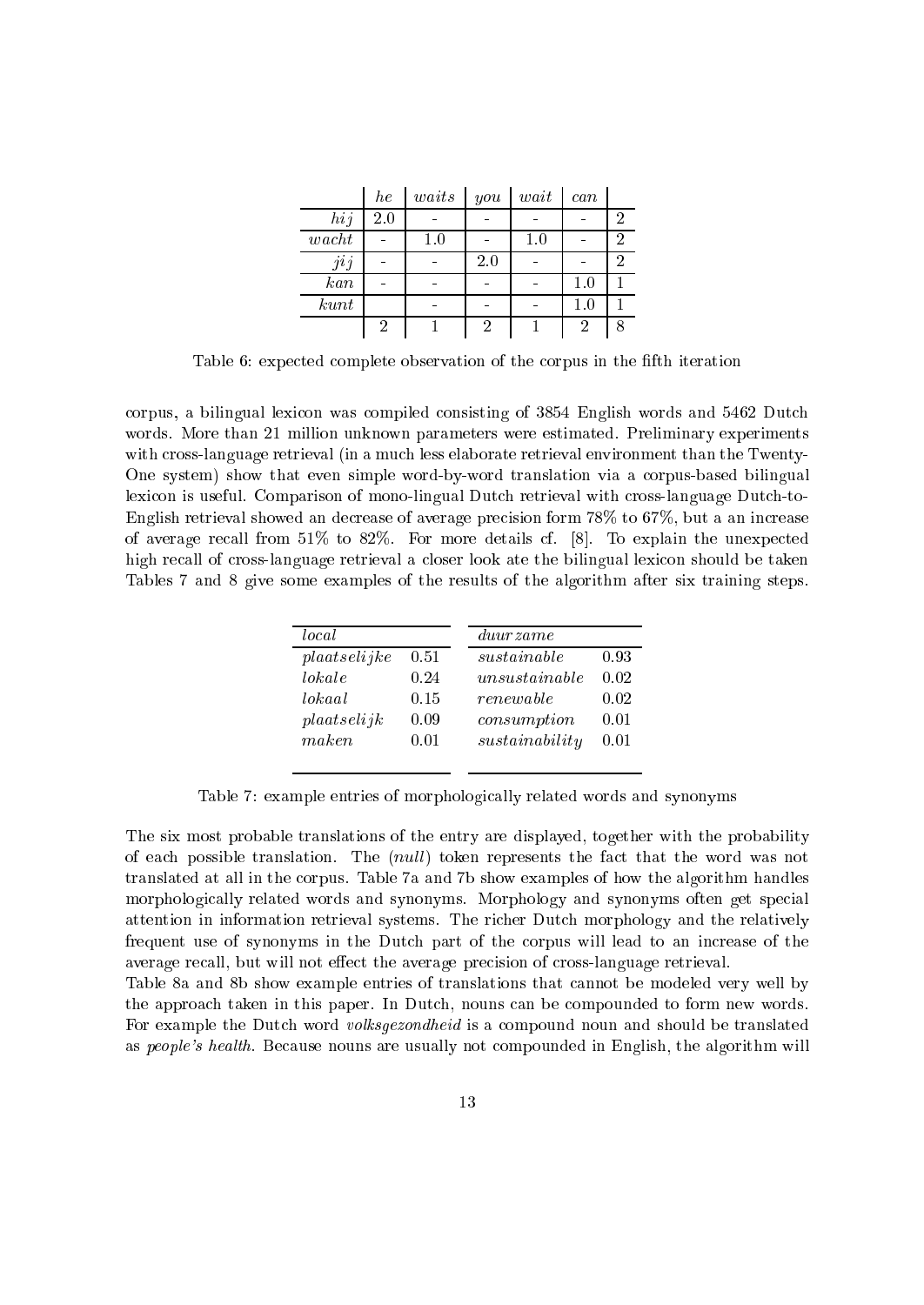| volksgezondheid |      | health.             |      |
|-----------------|------|---------------------|------|
| health          | 1.00 | gezondheid          | 0.28 |
|                 |      | gezondheidszorg     | 0.20 |
|                 |      | volksgezon dheid    | 0.11 |
|                 |      | gezondheidsproblem. | 0.05 |
|                 |      | gezondheids         | 0.04 |
|                 |      | tе                  | 0.02 |

Table 8: example entries of compound nouns

find only a partial translation. Partial translations will lead to an increase of average recall but will lead to a decrease of average precision. Because of the limitation of our domain the effect on the precision is less severe than the effect on recall

### 4.4 Plans

Currently the possibility is investigated to automatically compile dictionaries for multi-word expressions, or in other words, to take context into account. Other improvements are expected from the incorporation of the morphological processing tools from Xerox that are used within the Twenty-One disclosure modules as well. In particular the compound splitter is expected to have positive effects. The expectation is that the approach described here can contribute substantially to the quality of the term translation tool described in the previous section.

#### $\overline{5}$ Discussion and Concluding remarks

The research presented in this paper proofs that, as long as a parallel corpus is available on the application domain, it is relatively simple to automatically compile bilingual dictionaries. This is a promising result in view of the problems developers of retrieval systems with CLIR functionality often encounter when looking for proper multilingual resources. The alert reader will probably notice that relying on lexicon compilation tools may solve the lexicon acquisition problem, but that at the same time introduces the problem of getting parallel corpora available. Indeed here is a problem that deserves some attention. But as stated at the beginning, there is this enormous increase of information that is made available in electronic form and it is to be expected that more and more organizations will operate with multilingual scope. If making their parallel documents available will bring them the profit of having them disclosed at lower costs, this problem may be solved soon enough.

[1] P.F. Brown, J.C. Cocke, S.A. Della Pietra, V.J. Della Pietra, F. Jelinek, J.D. Lafferty, and P.S. Roossin R.L. Mercer. A statistical approach to machine translation. Computational